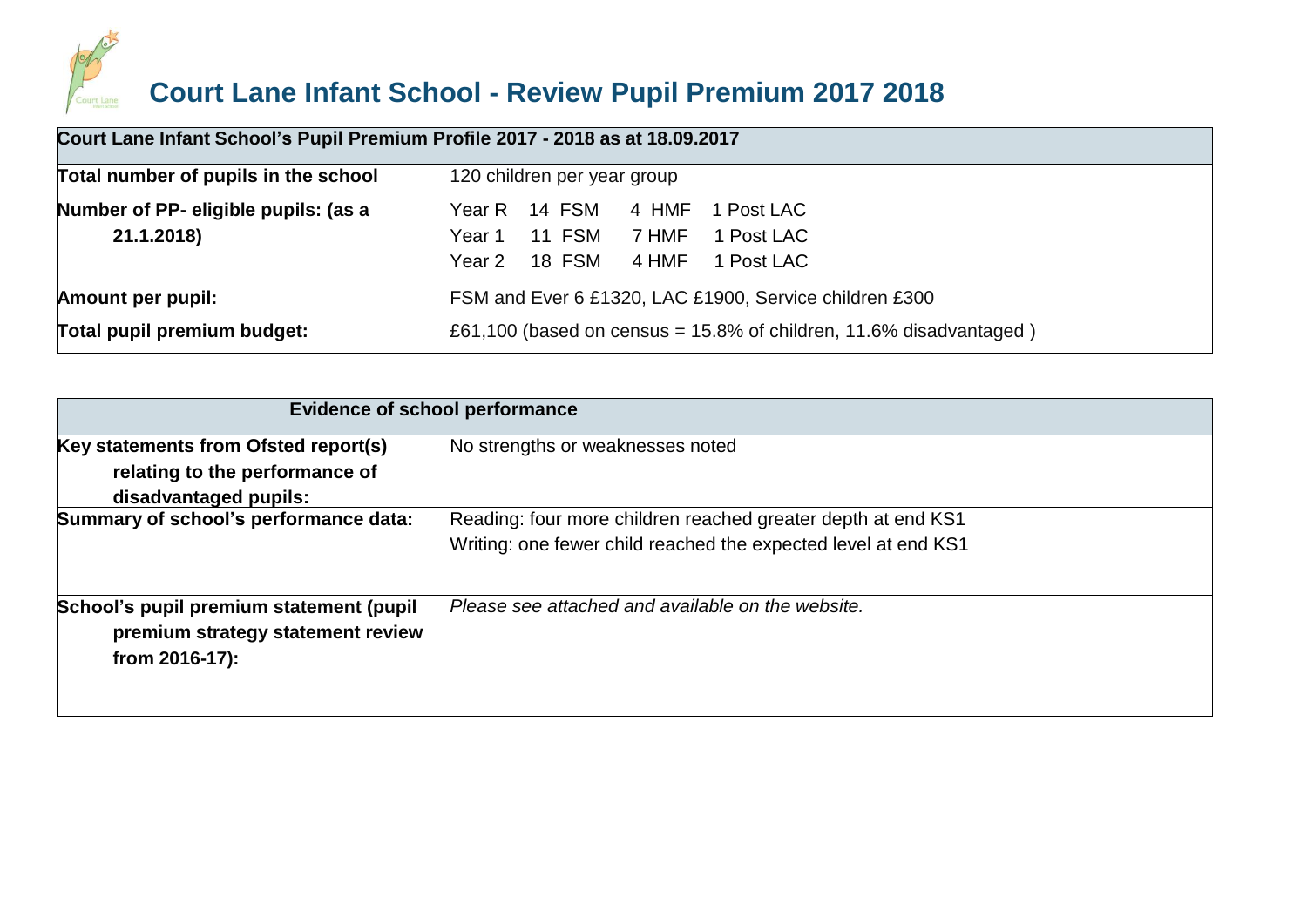# **Pupil premium strategy statement**

| $\mathbf 1$ .                                    | <b>Summary information</b>          |                                            |        |                                            |                                   |
|--------------------------------------------------|-------------------------------------|--------------------------------------------|--------|--------------------------------------------|-----------------------------------|
| <b>School</b><br><b>Court Lane Infant School</b> |                                     |                                            |        |                                            |                                   |
| <b>Academic Year</b>                             | <b>Total PP budget</b><br>2017-2018 |                                            | £61100 | Date of most recent PP Review              | ⊢6 <sup>th</sup> November<br>2017 |
| <b>Total number of pupils</b>                    | 360                                 | Number of pupils eligible for<br><b>PP</b> | 56     | Date for next PP Strategy<br><b>Review</b> | Spring 2019                       |

| 2.<br><b>Current attainment and progress</b>                              |                                 |     |                         |                                              |                                  |     |                                  |      |
|---------------------------------------------------------------------------|---------------------------------|-----|-------------------------|----------------------------------------------|----------------------------------|-----|----------------------------------|------|
| <b>Attainment</b>                                                         | Disadvantaged Court Lane Infant |     |                         | Other national<br>(all pupils/ other pupils) |                                  |     |                                  |      |
|                                                                           | $EXS+$                          |     | Higher                  |                                              | $EXS+$                           |     | Higher                           |      |
| % of pupils achieving the expected standard in reading, writing and maths | R 76%<br>W 71%<br>M 76%         |     | R 53%<br>W 12%<br>M 24% |                                              | R 76/79%<br>W 68/72%<br>M 75/79% |     | R 25/28%<br>W 16/18%<br>M 21/23% |      |
| Progress (from expected or above at EYFS)                                 | Disadvantaged (Court Lane Inf)  |     |                         | Difference from national (highlight if sig)  |                                  |     |                                  |      |
|                                                                           | Overall                         | Low | Mid                     | High                                         | Overall                          | Low | Mid                              | High |
| Progress score for reading: low, middle, high                             | 76%                             | 20% | 100%                    | 100%                                         | 76/79%                           | N/A | N/A                              | N/A  |
| Progress score for writing: low, middle, high                             | 71%                             | 33% | 92%                     | N/A%                                         | 68/72%                           | N/A | N/A                              | N/A  |
| Progress score for maths: low, middle, high                               | 76%                             | 20% | 100%                    | 100%                                         | 75/79%                           | N/A | N/A                              | N/A  |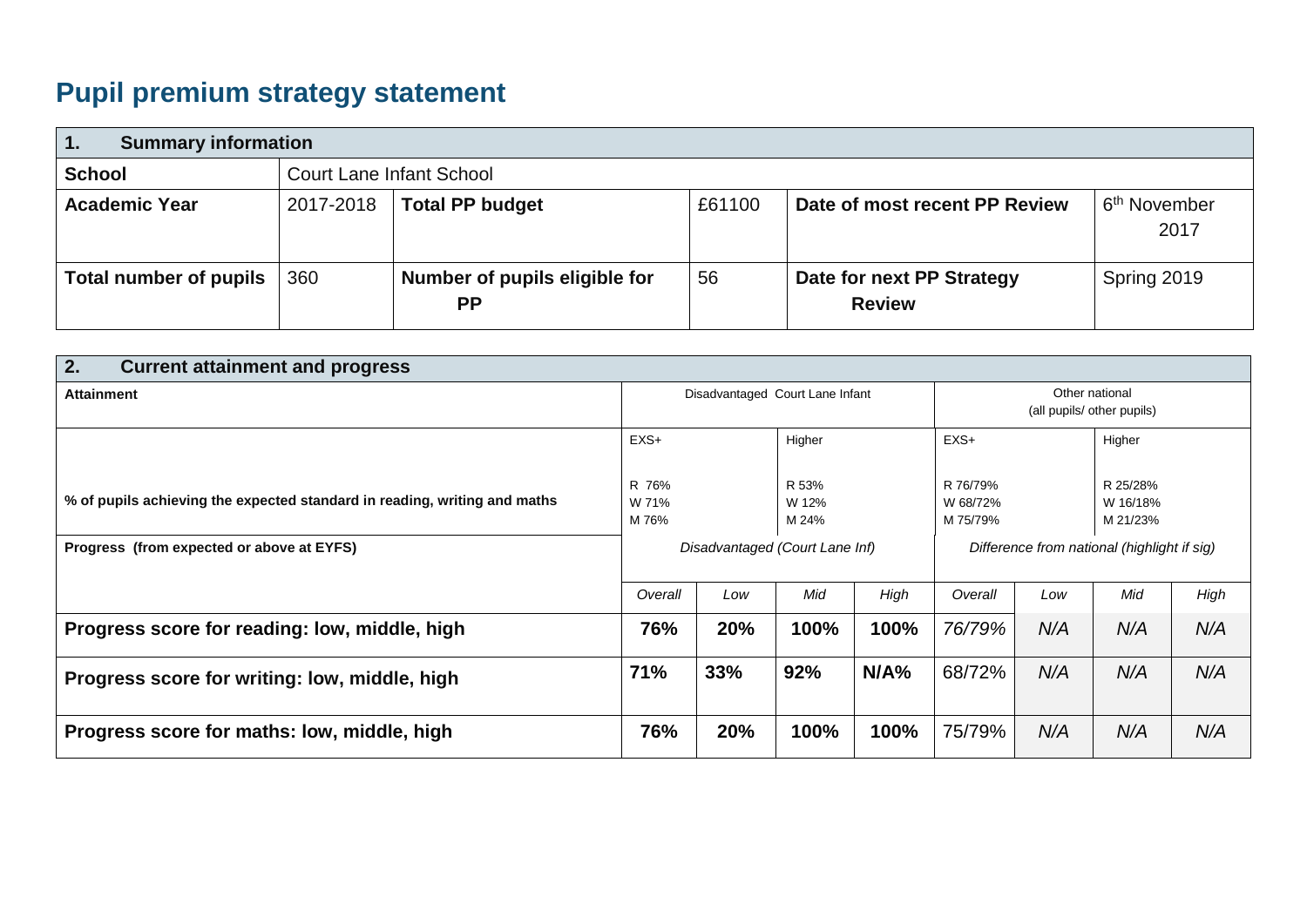| 3. |                                                                                          |                                                                                           | Barriers to future attainment (for pupils eligible for PP)                                                           |  |  |
|----|------------------------------------------------------------------------------------------|-------------------------------------------------------------------------------------------|----------------------------------------------------------------------------------------------------------------------|--|--|
|    | In-school barriers (issues to be addressed in school, such as poor oral language skills) |                                                                                           |                                                                                                                      |  |  |
| А. |                                                                                          |                                                                                           | Emotional and physical wellbeing of some children impacts on their ability to fully participate in school activities |  |  |
| В. |                                                                                          | Some show a lack of resilience and the ability to use learning to learn behaviours        |                                                                                                                      |  |  |
| C. |                                                                                          | Many pupils lack life experiences to support rounded development and vocabulary expansion |                                                                                                                      |  |  |
| D. |                                                                                          |                                                                                           | Some do not access support for reading and maths via ICT that the school has made available                          |  |  |
| Е  |                                                                                          |                                                                                           | Reading outcomes are low at beginning of EYFS, with poor access and experience of Reading at home                    |  |  |
|    |                                                                                          |                                                                                           | <b>External barriers</b> (issues which also require action outside school, such as low attendance rates)             |  |  |
| F. |                                                                                          |                                                                                           | Parental support needs to be encouraged and developed                                                                |  |  |
| G. |                                                                                          |                                                                                           | Attendance levels are poor for a small number of children                                                            |  |  |
| Η. |                                                                                          |                                                                                           | Difficult home circumstances impacting on children's wellbeing                                                       |  |  |

| 4.        | <b>Outcomes</b> (Desired outcomes and how they will be measured)                                                                                                         | <b>Success criteria</b>                                                                                                                                                                                                                                  |
|-----------|--------------------------------------------------------------------------------------------------------------------------------------------------------------------------|----------------------------------------------------------------------------------------------------------------------------------------------------------------------------------------------------------------------------------------------------------|
| А.        | To improve the attendance of the children that last year fell below 95%.                                                                                                 | Increase attendance levels for each child over 2016 2017 figure.<br>37.5% of those children that were below 95% increased their<br>attendance in 2017/2018, all to above 95%.                                                                            |
| <b>B.</b> | To ensure that children make accelerated progress in reading during Year 2 in order to<br>obtain above 70% at expected level and diminish the difference seen in Year 1. | Above 70% reach expected level in reading.<br>2016/17 Disadvantaged pupils Court Lane 79% in Year 2 but in Year 1 only 66%<br>(Nationally 69.0% 2015/2016) gap in Year 1 16%<br>Achieved 71.4%.                                                          |
| C.        | To increase the percentage of disadvantaged children attaining the expected standard<br>for phonics.                                                                     | Percentage increase over last year (61%)<br>Achieved 78.6%                                                                                                                                                                                               |
| D.        | To ensure that children make accelerated progress in writing during Year 2 in order to<br>obtain above 70% at expected level and diminish the difference seen in Year 1. | At least 4 children move up to expected level during Year 2. In Year 1<br>disadvantaged at expected 50%, non-disadvantaged 73% - gap 23%.<br>Partially Achieved gap reduced to 20.7%. One child made<br>accelerated progress to Expected and one to GDS. |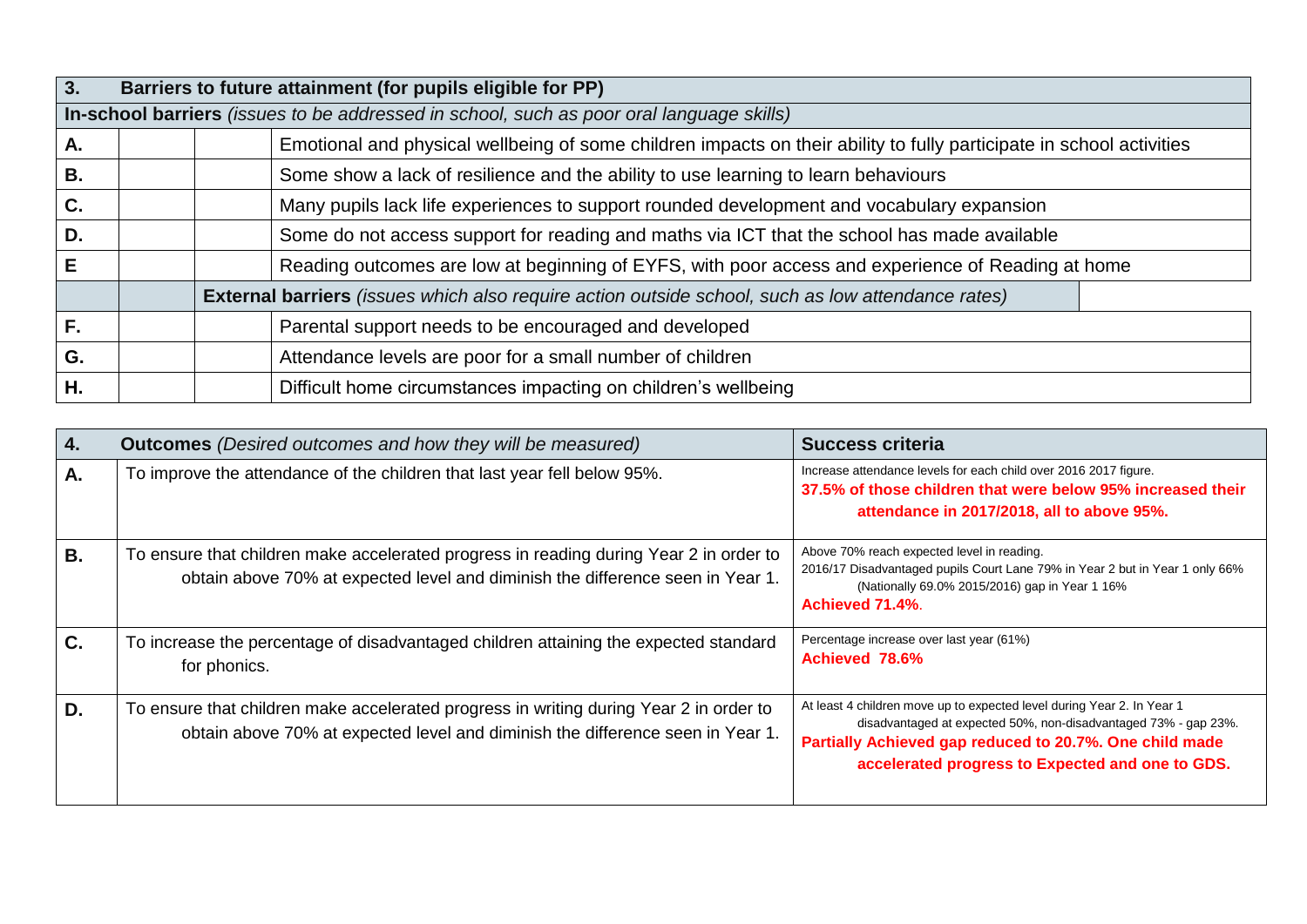| E.                                                                                                                                                                                                   |                                                                                                           | seen in reading and writing.                                                                                                                                                 | To diminish the difference in maths attainment in Early Years to the same level as that                              |                                                                                                                                                               | Difference in line with reading and writing.<br>2016/2017 difference: reading 11%, writing 13%, maths 21%<br><b>Achieved Maths Gap 14.6%,</b> |                                                                                                                                                                                                                                                                                                                         |  |
|------------------------------------------------------------------------------------------------------------------------------------------------------------------------------------------------------|-----------------------------------------------------------------------------------------------------------|------------------------------------------------------------------------------------------------------------------------------------------------------------------------------|----------------------------------------------------------------------------------------------------------------------|---------------------------------------------------------------------------------------------------------------------------------------------------------------|-----------------------------------------------------------------------------------------------------------------------------------------------|-------------------------------------------------------------------------------------------------------------------------------------------------------------------------------------------------------------------------------------------------------------------------------------------------------------------------|--|
| F.<br>Additional support provided and accessed by parents and families to support wellbeing<br>of children and adults.                                                                               |                                                                                                           |                                                                                                                                                                              |                                                                                                                      |                                                                                                                                                               |                                                                                                                                               | Parents engage with school, access new MABS support, use lending library and<br>have access to support and information provided by anomaly project.<br>Achieved: Wellbeing library set up, MABS available in school,<br>school nurse also available in school, anomaly board<br>being used to communicate with parents. |  |
| <b>Desired</b><br>is the evidence and rationale<br><b>Chosen</b><br>How will you                                                                                                                     |                                                                                                           |                                                                                                                                                                              | <b>Staff lead</b>                                                                                                    | When will you review                                                                                                                                          |                                                                                                                                               |                                                                                                                                                                                                                                                                                                                         |  |
| for this choice?<br>action /<br>outcome<br>ensur<br>e it is<br>approa                                                                                                                                |                                                                                                           |                                                                                                                                                                              |                                                                                                                      |                                                                                                                                                               | implementation?                                                                                                                               |                                                                                                                                                                                                                                                                                                                         |  |
| <b>Pupil Premium</b><br>Improve support and<br><b>External Trust</b><br>verification of<br>methods used and<br>Review<br>records kept                                                                |                                                                                                           |                                                                                                                                                                              | Requirement to have a review and also shown to<br>have positive impact on effective usage of Pupil<br>Premium funds. | Research in<br>choosing most<br>appropriate person<br>to undertake review<br>and ensure<br>suggestions are<br>considered &<br>implemented where<br>necessary. | <b>KP KG JR</b>                                                                                                                               | Autumn 2017                                                                                                                                                                                                                                                                                                             |  |
| 5.                                                                                                                                                                                                   | <b>Review of expenditure</b>                                                                              |                                                                                                                                                                              |                                                                                                                      |                                                                                                                                                               |                                                                                                                                               |                                                                                                                                                                                                                                                                                                                         |  |
|                                                                                                                                                                                                      | <b>Previous Academic Year</b>                                                                             |                                                                                                                                                                              | 2017 2018                                                                                                            |                                                                                                                                                               |                                                                                                                                               |                                                                                                                                                                                                                                                                                                                         |  |
|                                                                                                                                                                                                      |                                                                                                           | <b>Quality of teaching for all</b>                                                                                                                                           |                                                                                                                      |                                                                                                                                                               |                                                                                                                                               |                                                                                                                                                                                                                                                                                                                         |  |
|                                                                                                                                                                                                      | <b>Desired outcome</b><br><b>Estimated impact:</b><br><b>Lessons learned</b><br><b>Chosen</b><br>action / |                                                                                                                                                                              |                                                                                                                      |                                                                                                                                                               | <b>Cost</b>                                                                                                                                   |                                                                                                                                                                                                                                                                                                                         |  |
| Phonics<br>Improve phonics<br>Target achieved 78.6% of pupils passed<br>phonics assessment, with the school<br>outcomes for all<br>teaching<br>children<br>reviewed<br>percentage increasing to 85%. |                                                                                                           | The changes to assessment, monitoring and teaching have been<br>successful and the focus will remain in order to maintain this<br>increased level of success for all pupils. |                                                                                                                      | Training<br>and<br>supply<br>costs                                                                                                                            |                                                                                                                                               |                                                                                                                                                                                                                                                                                                                         |  |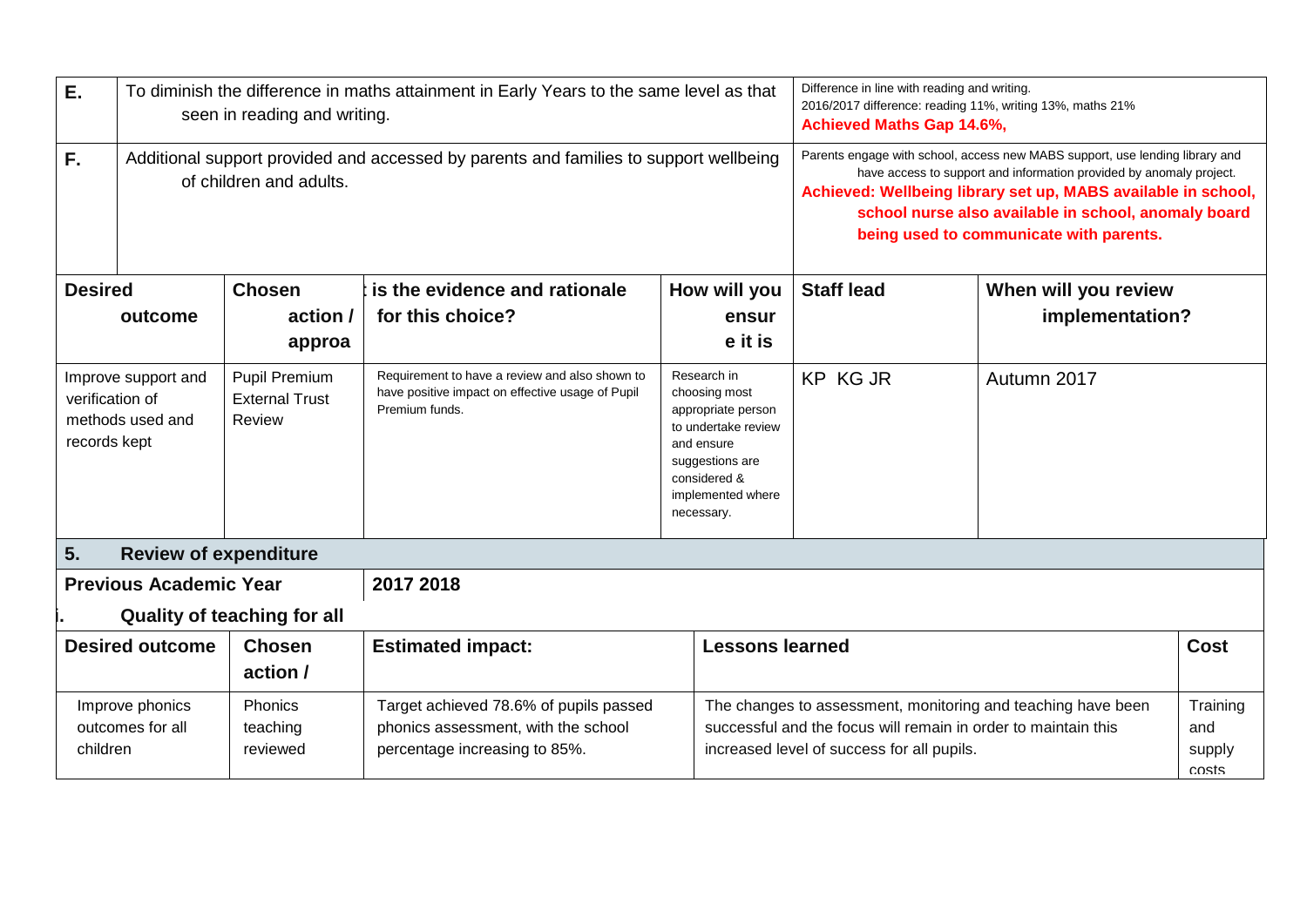| Children have<br>access to and are<br>willing to take on<br>Challenge in all<br>areas of the                                                                | Challenge                        | Visitors to school have commented on the<br>willingness of our children to accept<br>challenge. The children know what<br>challenge means and it has become an<br>integral part of teaching within the core                                                                                                                                                                                                                                                  | This will be further developed next year to support challenge within<br>foundation subjects. Learning behaviours support children in<br>accepting and relishing challenge.                                                                                                              | Training<br>and<br>supply<br>costs |
|-------------------------------------------------------------------------------------------------------------------------------------------------------------|----------------------------------|--------------------------------------------------------------------------------------------------------------------------------------------------------------------------------------------------------------------------------------------------------------------------------------------------------------------------------------------------------------------------------------------------------------------------------------------------------------|-----------------------------------------------------------------------------------------------------------------------------------------------------------------------------------------------------------------------------------------------------------------------------------------|------------------------------------|
| Improved wellbeing -<br>both physical and<br>emotional of children<br>within school to<br>support learning<br>stamina and<br>development of<br>whole child. | Wellbeing                        | Children have had an increase in physical<br>activity at lunchtime. Wellbeing library has<br>been established and letter received from<br>parent to thank us for the initiative. Children<br>have been supported with additional adults<br>to help them emotionally and/or<br>academically to be in a position to access<br>friendships and the curriculum. MABS<br>support has been successful and parents<br>are accessing the visits by the school nurse. | Some approaches have been bespoke to the individual children<br>and these will continue as necessary. Other initiatives will continue<br>and a project is being completed with the Occupational Therapists<br>to further support physical development.                                  | Additiona<br>l adult<br>support    |
| <b>Targeted support</b>                                                                                                                                     |                                  |                                                                                                                                                                                                                                                                                                                                                                                                                                                              |                                                                                                                                                                                                                                                                                         |                                    |
| <b>Desired</b>                                                                                                                                              | <b>Chosen</b>                    | <b>Estimated impact:</b>                                                                                                                                                                                                                                                                                                                                                                                                                                     | <b>Lessons learned</b>                                                                                                                                                                                                                                                                  | <b>Cost</b>                        |
| outcome                                                                                                                                                     | action<br>/approach              |                                                                                                                                                                                                                                                                                                                                                                                                                                                              |                                                                                                                                                                                                                                                                                         |                                    |
| To improve the<br>attendance of<br>children under 95%                                                                                                       | Conferencing                     | This initially had an impact particularly on<br>one child but did not remain so over the<br>entire year. 37.5% of those children that<br>were below 95% increased their attendance<br>in 2017/2018, all to above 95%.                                                                                                                                                                                                                                        | The format will change next year to ensure a greater impact and<br>more class teacher involvement.                                                                                                                                                                                      | Adult to<br>run<br>sessions        |
| To improve access<br>to reading and<br>maths<br>consolidation and<br>overlearning.                                                                          | Reading eggs/<br>mathletics club | Impact has not been as high as required as<br>the club has not been able to run as<br>frequently as originally planned for<br>unavoidable reasons.                                                                                                                                                                                                                                                                                                           | Ensure that it is more consistent next year as it was a popular<br>activity and not only supported children academically but also<br>emotionally. The reading eggs club will continue for a smaller<br>number of targeted children in order that this is able to be more<br>consistent. | Adult to<br>run<br>sessions        |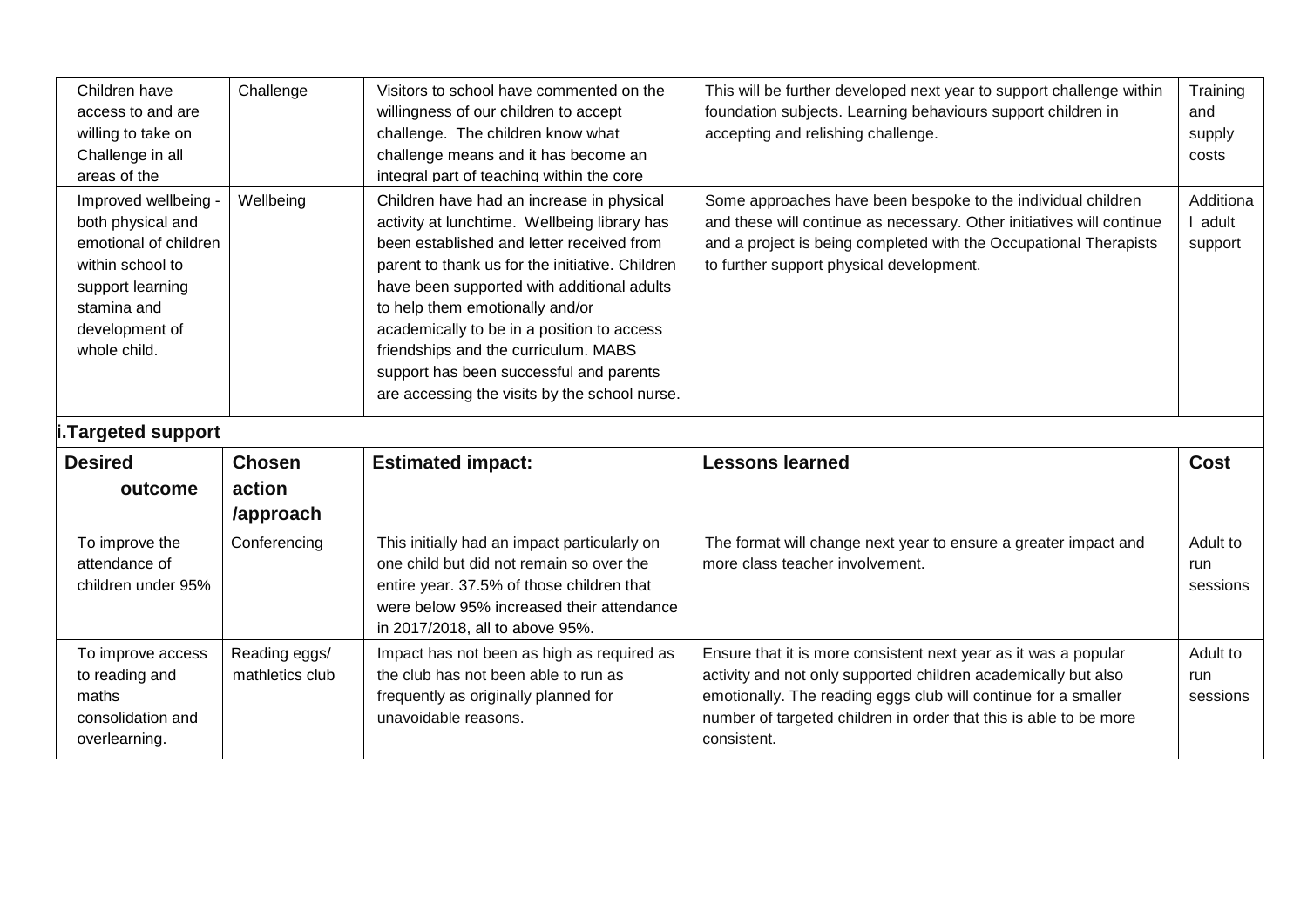| Improved<br>attainment of<br>targeted pupil<br>premium children                                                 | Small group and<br>individual<br>targeted support                                                             | Teachers, LSA's and SNA's using a variety of methods<br>best suited to the needs of the individual children,<br>including Sidney, FFT wave 3, Maths, ELSA support,<br>booster groups.                                                                                                                       | Please see below for attainment.                                                                                                                                                                                                                             | Adult to<br>run<br>sessions                           |
|-----------------------------------------------------------------------------------------------------------------|---------------------------------------------------------------------------------------------------------------|-------------------------------------------------------------------------------------------------------------------------------------------------------------------------------------------------------------------------------------------------------------------------------------------------------------|--------------------------------------------------------------------------------------------------------------------------------------------------------------------------------------------------------------------------------------------------------------|-------------------------------------------------------|
| iii.<br>Other approaches                                                                                        |                                                                                                               |                                                                                                                                                                                                                                                                                                             |                                                                                                                                                                                                                                                              |                                                       |
| <b>Desired</b>                                                                                                  | <b>Chosen action</b>                                                                                          | <b>Estimated impact:</b> Did you meet the                                                                                                                                                                                                                                                                   | <b>Lessons learned</b>                                                                                                                                                                                                                                       | Cost                                                  |
| outcome                                                                                                         | / approach                                                                                                    | success criteria? Include impact on pupils<br>not eligible for PP, if appropriate.                                                                                                                                                                                                                          | (and whether you will continue with this approach)                                                                                                                                                                                                           |                                                       |
| Improve children's<br>learning to learn<br>behaviours for<br>increased learning<br>stamina and<br>independence. | Each child is a<br>learning behaviour<br>champion                                                             | Children have improved their learning to<br>learn behaviours. They are rated in each of<br>the five areas at the beginning of the year<br>and then this is compared with the end of<br>the year.<br>Over the five areas the children have<br>increased their rating by:<br>Yr R 80% Yr 1 40 9% and Yr 2 20% | Continue for next year as improves self-esteem and learning to<br>learn behaviours.                                                                                                                                                                          | Small<br>cost<br>for<br>resource<br>and adult<br>time |
| Increase the<br>opportunity for pupils<br>to access clubs, trips<br>and a wider range of<br>life experiences    | <b>Subsidises</b><br>available for trips,<br>costs covered for<br>some clubs,<br>additional trips<br>arranged | No child has been excluded from a trip on<br>grounds of cost. Our HM Forces children<br>have taken part in a wide range of activities<br>in conjunction with a cluster of schools,<br>Naval Families Federation and QE park.                                                                                | Children have benefitted from an extended range of activities which<br>has increased their wider knowledge and experience and also<br>supported them emotionally and academically. We will continue<br>with this next year e.g. Pantomime, Art work, QE Park | Mini bus,<br>trip costs<br>and staff<br>costs         |
| <b>Additional facilities</b><br>available to support<br>parent and family<br>wellbeing                          | <b>MABS</b> support<br>Anomaly project<br>Lending library<br>Helping my child<br>to learn                     | See wellbeing above. Additionally, we have<br>altered some parent support to involve<br>children more which was very successful.                                                                                                                                                                            | This will continue and more year groups will consider offering<br>parental support through workshops similar to those offered by<br>Year R                                                                                                                   | Staff and<br>resource<br>s costs                      |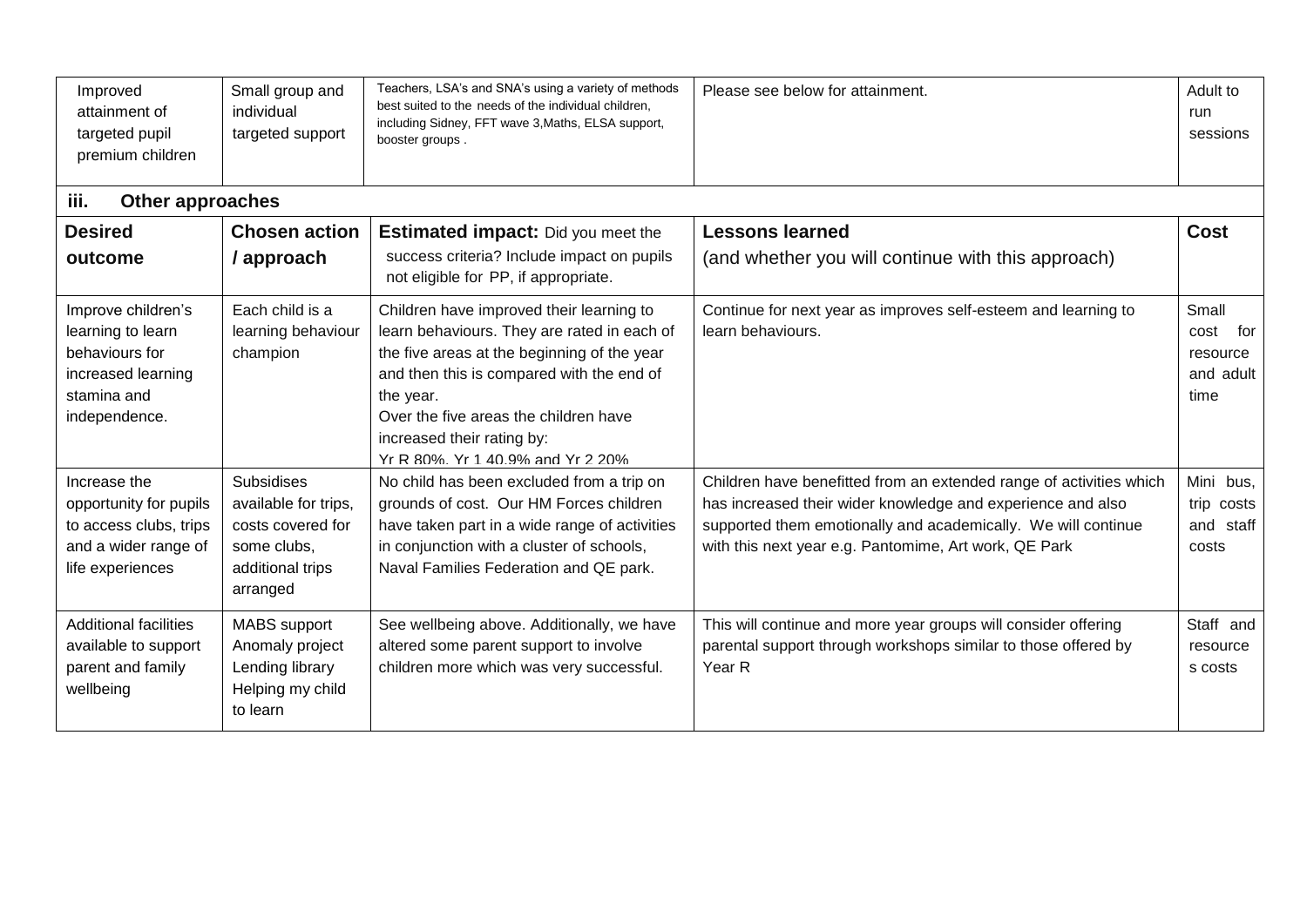| Improve support and | <b>Pupil Premium</b>  | This was highly successful. Strengths         | Review will be commissioned. We will take account of the           | Staff and |
|---------------------|-----------------------|-----------------------------------------------|--------------------------------------------------------------------|-----------|
| verification of     | <b>External Trust</b> | identified included high involvement of       | recommendations accounting more clearly for More Able              | resource  |
| methods used and    | Review                | leaders showing clear vision, effective       | disadvantaged children. The Pupil Premium champion will            | s costs   |
| records kept        |                       | communication to ensure that all staff are    | represent CLIS for all children at the new Local Authority network |           |
|                     |                       | highly involved with targeted provision, core | for More Able children.                                            |           |
|                     |                       | leads and vear leads collaborate effectively  |                                                                    |           |

#### **6. Additional detail**

#### **Year R Pupil Premium 2017-2018 Analysis COMBINED**

#### ALL pupils 65.5% Disadvantaged (9/19) 47.4% Non-disadvantaged 69%  $\boxed{\text{Gap}}$  -21.6% **READING** At least expected standard Better than exp standard FSM/LAC 52.6% 0% Non FSM/LAC 72% 19% **Gap 2018** 19.4% 19%

| <b>WRITING</b>    | At least expected | Better than |
|-------------------|-------------------|-------------|
|                   | standard          | expected    |
|                   |                   | standard    |
| FSM/LAC (15)      | 47.4% (9)         | $5.3\%$ (1) |
| Non FSM/LAC (103) | 69.0%             | 10%         |
| Gap 2018          | 21.6              | 4.7%        |
| <b>MATHS</b>      | At least expected | Better than |
|                   | standard          | expected    |
|                   |                   | standard    |
| <b>FSM/LAC</b>    | 68.4% (13)        | $0\%$ (0)   |
| Non FSM/LAC       | 83%               | 19%         |
| Gap 2018          | 14.6%             | 19%         |
|                   |                   |             |

#### Next year's priorities

- To diminish the difference in all areas.
- Particular consideration given to immediate support to boost following the summer break in order to lessen the gap as quickly as possible.
- Continue to raise awareness of staff, actively target and support these children in order to accelerate progress.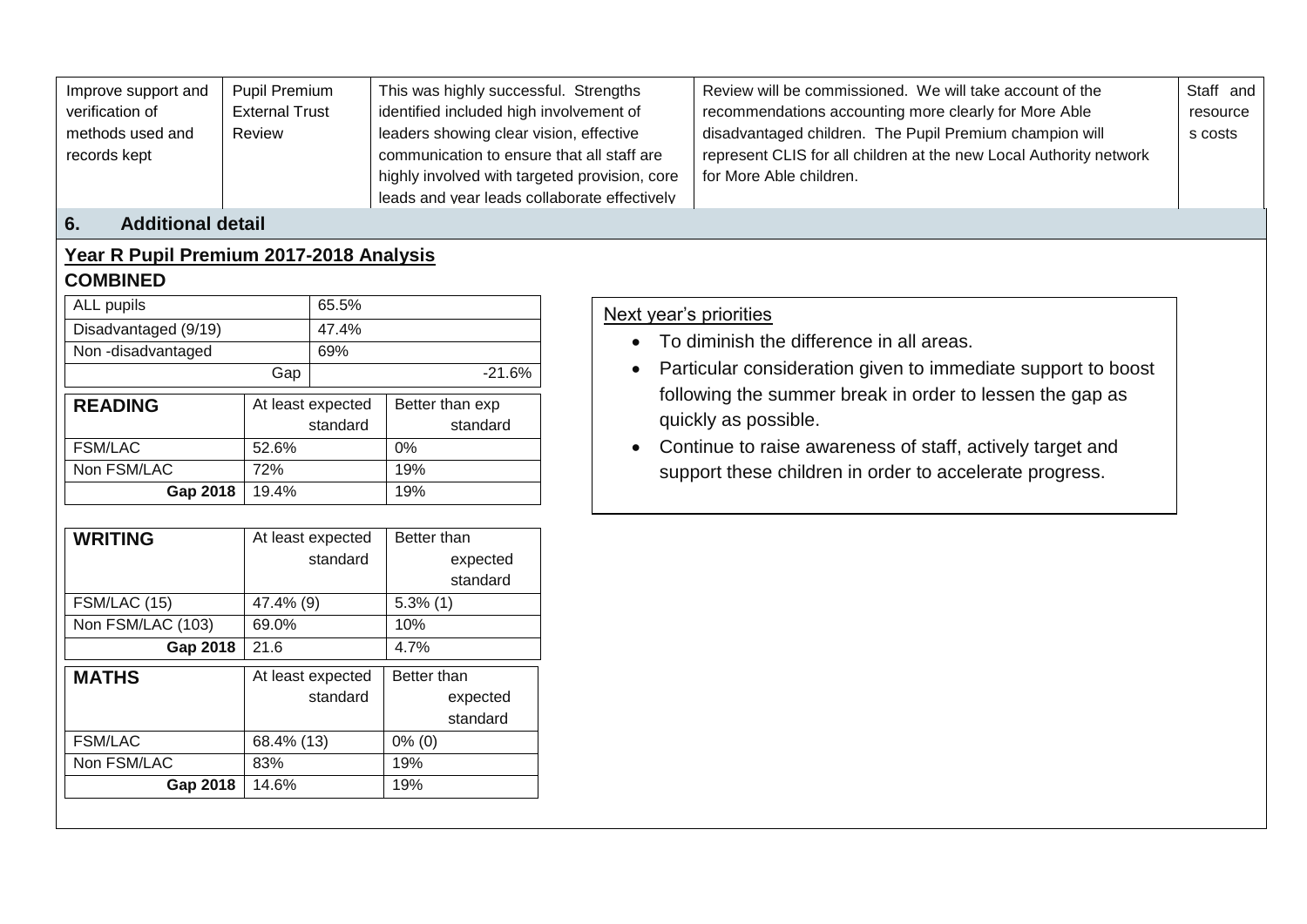## **Year 1 Pupil Premium 2017-2018 Analysis COMBINED**

| ALL pupils        |     | 71%                           |                                  | <b>Next Year's Priorities:</b>                                                            |  |  |
|-------------------|-----|-------------------------------|----------------------------------|-------------------------------------------------------------------------------------------|--|--|
| Disadvantaged     |     | 50%                           |                                  |                                                                                           |  |  |
| Non-disadvantaged |     | 73.3%                         |                                  | • To diminish the difference in all areas.                                                |  |  |
|                   | Gap |                               | $-23.3%$                         | • Particular consideration given to immediate support                                     |  |  |
| <b>READING</b>    |     | At least expected<br>standard | Better than expected<br>standard | to boost following the summer break in order to<br>lessen the gap as quickly as possible. |  |  |
| <b>FSM/LAC</b>    | 57% |                               | 14%                              | • Continue to raise awareness of staff, actively target                                   |  |  |
| Non FSM/LAC       | 80% |                               | 35.2%                            | and support these children in order to accelerate                                         |  |  |
| GAP 2018.         | 23% |                               | 21.2%                            | progress.                                                                                 |  |  |

| <b>WRITING</b> | At least expected<br>standard | Better than expected<br>standard |
|----------------|-------------------------------|----------------------------------|
| <b>FSM/LAC</b> | 50%                           | 7%                               |
| Non FSM/LAC    | 73.3%                         | 20%                              |
| GAP 2018       | 23.3%                         | 13%                              |

| <b>MATHS</b>   | At least expected | Better than expected |
|----------------|-------------------|----------------------|
|                | standard          | standard             |
| <b>FSM/LAC</b> | 57%               | 14%                  |
| Non FSM/LAC    | 80%               | 21.9%                |
| GAP 2018       | 23%               | 7.9%                 |

### Next Year's Priorities:

- To diminish the difference in all areas.
- Particular consideration given to immediate support to boost following the summer break in order to
- Continue to raise awareness of staff, actively target and support these children in order to accelerate progress.